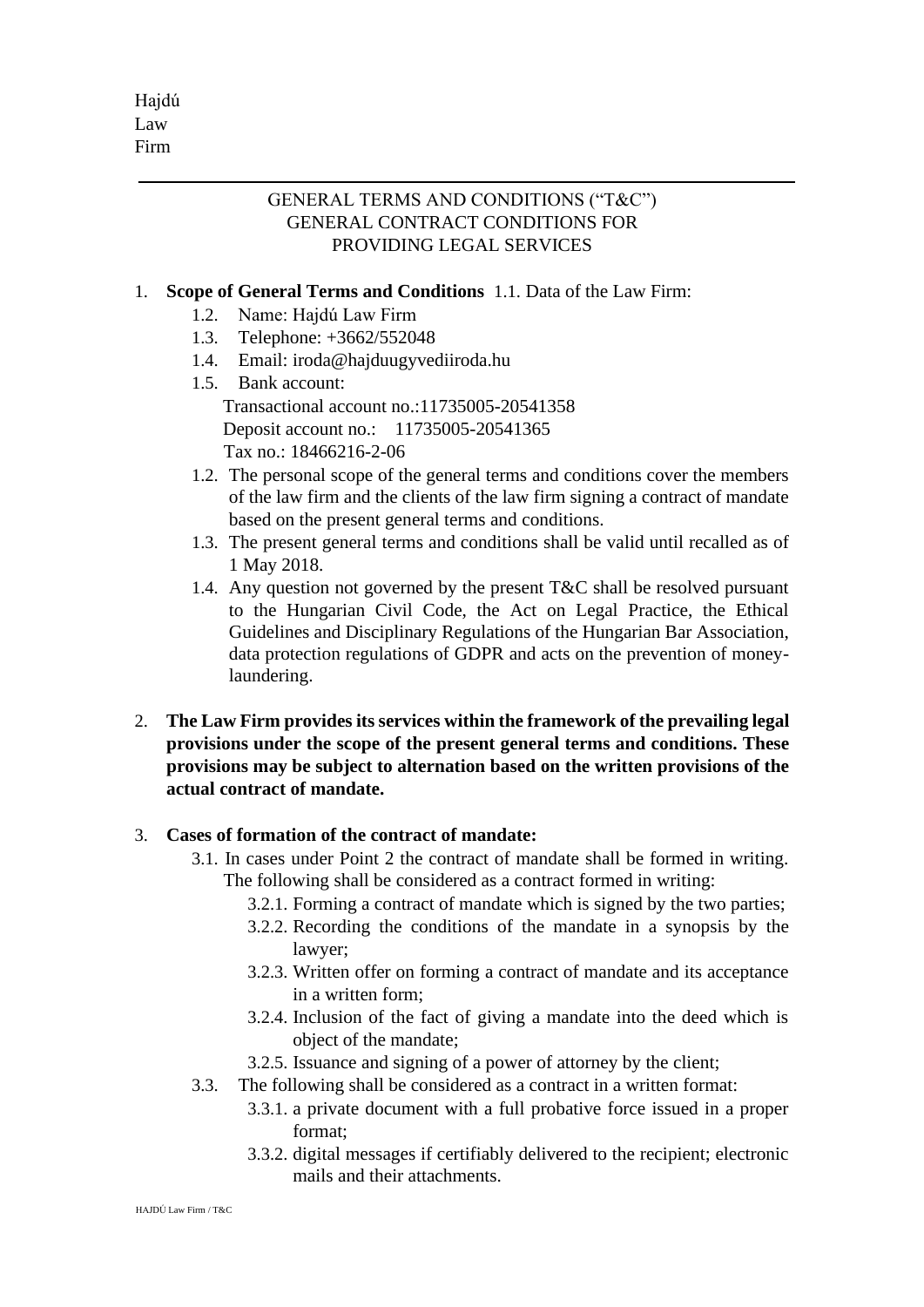## 4. **Fulfilment of the contract of mandate:**

Upon the fulfilment of the contract of mandate the Law Firm shall act with due diligence and according to the proper professional standards and shall be liable for the damage caused by the violation of the contract.

During the fulfilment of the mandate the Attorney is entitled to act in cooperation with his hired attorney, trainee lawyer, foreign legal counsellor acting in the law firm, other attorney, European Community jurist or hired European Community jurist except for those cases in which the Mandator does not wilfully give their consent for such cooperation in the contract of mandate.

The Mandator shall inform the Attorney about each and every fact, data or any other information, which are necessary to fulfil the mandate in due time (immediately) and shall provide the Law Firm with accurate and detailed information, and documents in due time to facilitate the fulfilment of the mandate. The Law Firm shall not be liable for any damage resulting from late or incomplete provision of data.

The Mandator shall provide the Attorney with truthful information concerning all aspects of the mandate. The Law Firm shall not be liable for any damage or disadvantage resulting from false or incomplete provision of data. The content, completeness, truthfulness and the date of provision of data shall be proven by the Mandator.

## **Shall the Mandator be unable to prove the opposite indisputably, the incompleteness of provision of data shall be presumed.**

## 5. **Special regulations of fulfilment of the mandate in different practice areas**

Real estate transactions:

Upon the preliminary editing and countersigning of deeds, the Mandator shall bear the Law Firm recording and archiving the Mandator's personal data in order to meet the obligations set by Act CXXXVI of 2017 on the prevention of money-laundering and the regulations of the Bar Association. The Mandator accepts that the Law Firm makes hard copies of their documents containing personal data. If the Mandator refuses the Law Firm making hard copies of their documents containing personal data, the Law Firm shall refuse the mandate.

In the cases of real estate transactions the mandate covers the editing of deeds, providing the parties with information upon signing the contract, acing in front of the Registry of Real Estates, and providing comprehensive information on the obligations in connection with income tax, VAT and fee for the acquisition of assets.

Mandate to edit deeds of real estate transactions, however, shall not cover legal representation in connection with legal consequences of the deed, concerning fee and tax paying obligations, additional counselling or fulfilling the Mandator's obligation to make a report on tax and fee payment.

The Law Firm shall not be liable for the accuracy of the registry no. of the real estate provided by the Mandator. Should the registry no. provided by the Mandator be inaccurate the fee of requesting for registry documents shall be borne by the Mandator.

#### Online foundation of companies: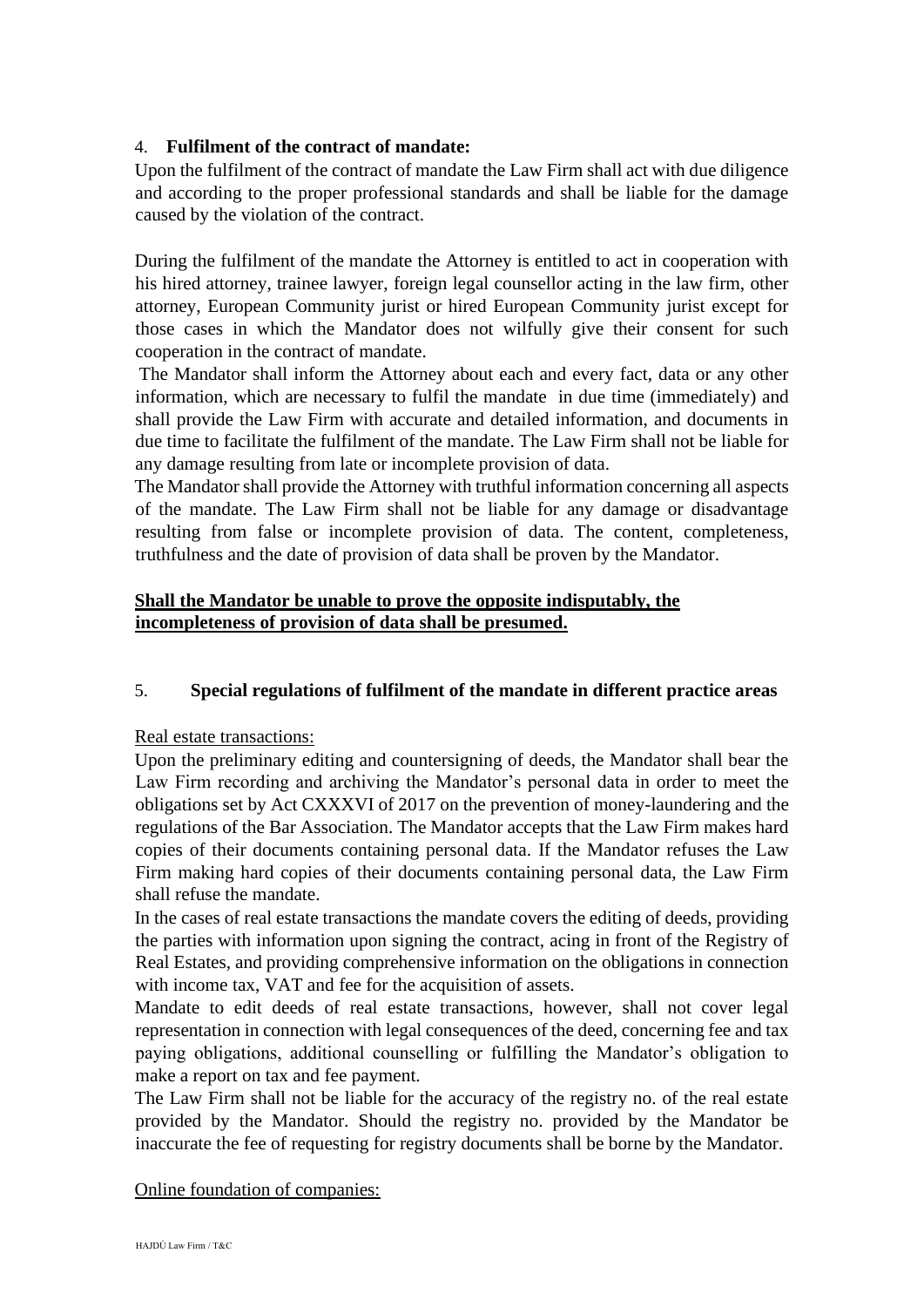The mandate covers the preliminary editing and countersigning of deeds, the submission of such deeds in electronic company procedure and providing legal representation in electronic company procedure.

The mandate – in lack of further such provisions – shall not cover legal representation of the company in front of the tax office, statistics office or national insurance office and providing such offices with any reports or data.

## **6. Fees of the Law firm and remuneration**

The Law Firm is entitled to receive payment for the activities carried out in order to fulfil the mandate.

The fee of fulfilling the mandate shall be settled in the contract of mandate. The fee of fulfilling the mandate – upon the agreement of the parties – may be paid by the hour, may be fixed, lump price, or success fee or the combination of the above.

In lack of a separate agreement the Law Firm shall be entitled to claim the fee of 15.000 HUF (not including VAT) per every commenced hour. The Mandator shall further bear any other expenses occurring in connection with fulfilling the mandate (travel expenses, accommodation expenses, overhead expenses). Besides the fee of fulfilling the mandate only the necessary expenses shall be claimed. These expenses are for example (but not exclusively) the following:

- interpretation cost
- duties and duty stamps
- authentic and non-authentic extracts from the Registry of Real Estates
- fee of extracts and copies from the Registry of Companies
- postage fees
- fee of certification by public notary
- travel expenses
- "JÜB"-expenses, etc.

Shall the fulfilment of mandate require the law firm to carry out any actions in a distance more than 30 km from its seat, the Mandator shall pay an additional fee of 5.000 HUF (not including VAT) for the time period of travelling.

The provisions on fees of the contract of mandate shall prevail in case of counselling at the seat of the Mandator, via phone or via email, as well as in the case of oral or written counselling or legal representation carried out in any place other than the seat or the Mandator or the Law Firm.

## **7. Further provisions**

Data controlling and identification of the client:

In case the Law Firm countersigns any deeds, the Mandator making the legal statement accepts that in order to verify the correspondence of personal data and address provided by the Mandator with the official records and to verify the validity and the correspondence of any official documents for identification or certification of legal stay (hereinafter referred to as: documents) with the official records, the Law Firm is entitled to request data from the authorities responsible for controlling data in the Registry of Personal Data and Addresses, the Registry of Driving Licences, the Registry of Travel Documents and the Central Aliens Policing Registry. Verification is carried out through electronic request for data; the request shall be signed by the Law Firm using a certified electronic signature.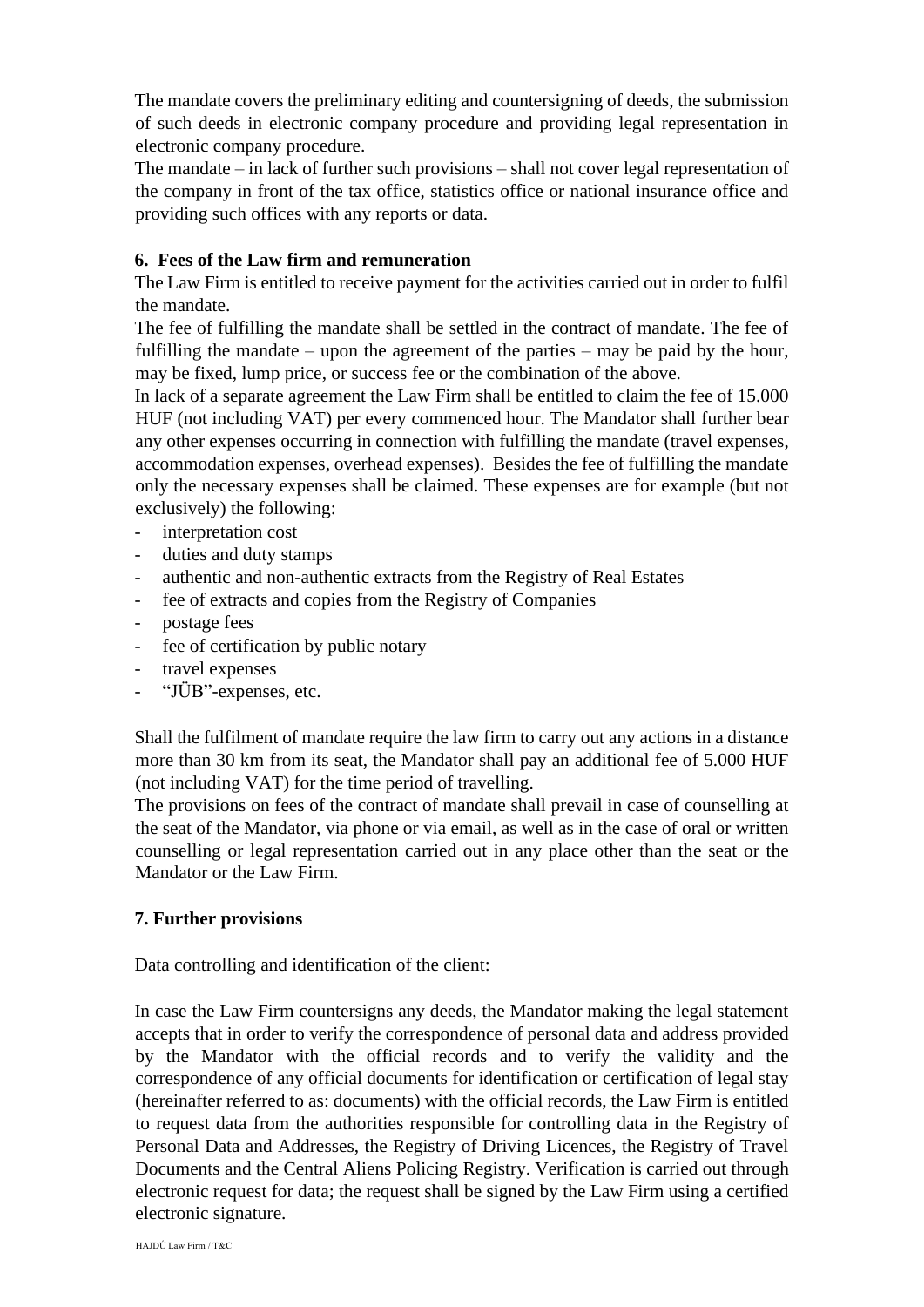The Mandator gives their consent for the verification of the following data:

- natural personal identification data
- nationality, statelessness, refugee, immigrant, settled and EEA citizen legal status
- address
- facial image
- signature
- identification no. of the Mandator's document and of the Mandator's document certifying identity number and address
- facts as set out in Section 17 Paragraph (4) of Act LXVI of 1992 on Keeping Records on the Personal Data and Address of Citizens
- facts and the validity of the document as set out in Section 24 point f) of Act XII of 1998 on Travelling Abroad
- facts set out in Section 8 point i)-j) of Act LXXXIV of 1999 on Registry of Public Road Transport
- facts set out in Section 76 point d), Section 80 point b) and c) of Act I of 2007 on the Entry and Residence of Persons with the Right of Free Movement and Residence, and in Section 95 Paragraph (1) point g), Section 96 Paragraph (1) point g), and Section 100 Paragraph (1) point b) and c) of Act II of 2007 on the Entry and Residence of Third Country Nationals.

The Law Firm is only entitled to use the data received through verification in order to carry out its activities concerning editing and countersigning legal statements and shall not convey such data to any third parties besides the court, the public prosecutor's office, criminal law enforcement agencies and the disciplinary board of the Bar Association.

The Law Firm is entitled to keep the digital or hard copy of the data received through verification; such data shall be processed as confidential and shall be deleted after 5 years in lack of legal provisions ordering the Law Firm to keep such data for a longer period of time.

The Law Firm is entitled and shall renounce fulfilling the mandate set in the contract if the Mandator fails to provide data for identification; if the Mandator fails to present a valid document; or if as a result of the verification it is established that the document is registered as lost, stolen or destroyed and the fact that the document is found or located is not registered.

The Mandator gives their consent for the Law Firm to process company and personal data through making and keeping the copies of the documents verifying such data for the time period set by law in accordance with the provisions on the identification of clients of Act CXXXVI on the Prevention of Money-Laundering and Financing Terrorism.

Should any provisions of the present terms and conditions or the contract of mandate be null or can not be consummated or become null or unconsummated, other provisions of the T&C and the contract of mandate shall still remain in force.

In such cases, those provisions – through (supplementary) interpretation – shall prevail, which are the most in accordance with the purpose of the provision becoming null or unconsummated. Shall supplementary interpretation be impossible, the parties are obliged to agree on a supplementary agreement in accordance with the present provisions.

In connection with the contract of mandate the legal provisions of the Hungarian law shall prevail.